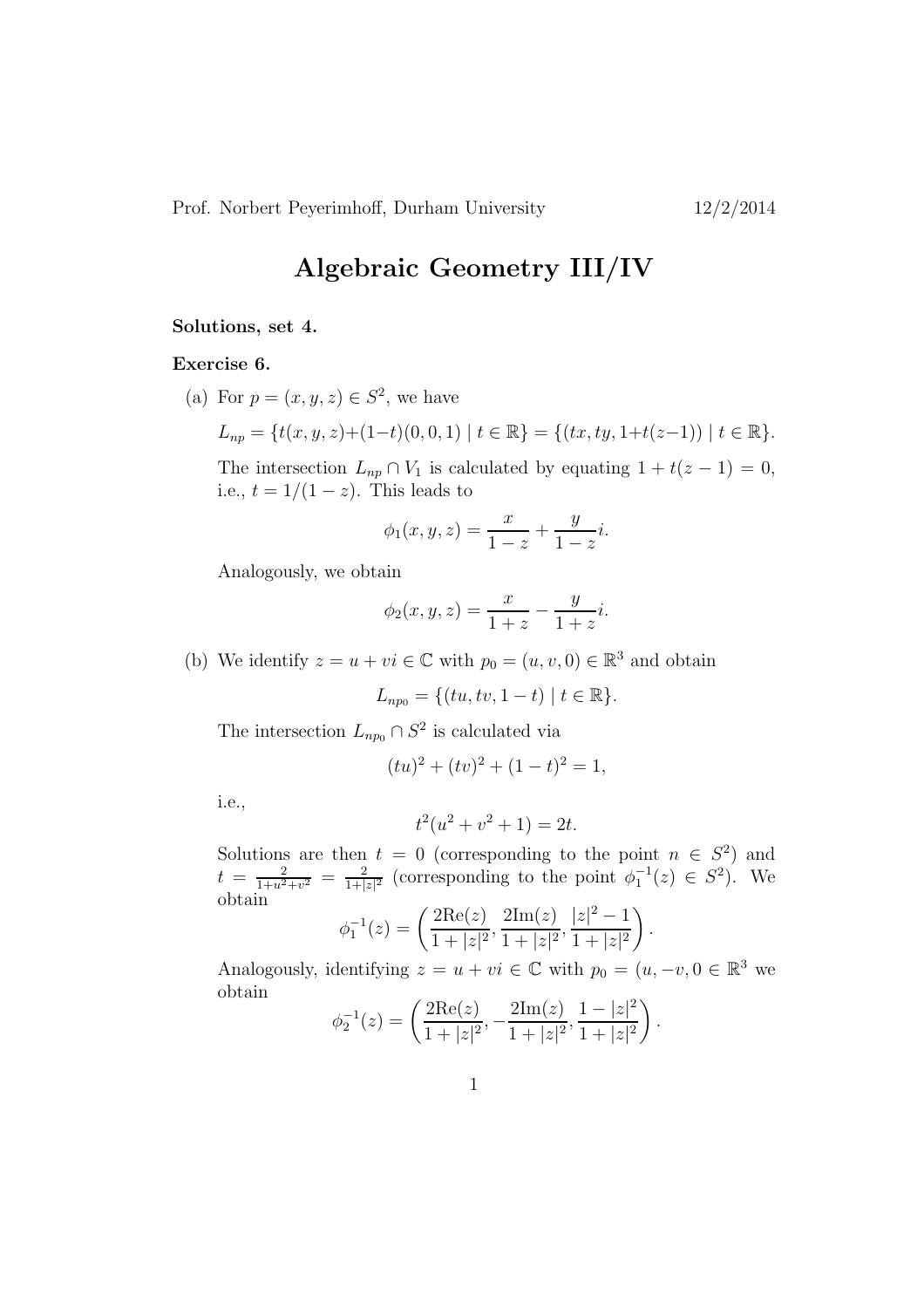(c) We first check that

$$
\phi_1(S^2 \setminus \{n, s\}) = \phi_2(S^2 \setminus \{n, s\}) = \mathbb{C} \setminus \{0\}.
$$

Therefore, we have  $\phi_2 \phi_1^{-1} : \mathbb{C} \backslash \{0\} \to \mathbb{C} \backslash \{0\}$ . Moreover, we obtain for  $z \in \mathbb{C} \backslash \{0\}$ 

$$
\phi_2 \circ \phi_1^{-1}(z) = \phi_2 \left( \frac{2 \text{Re}(z)}{1 + |z|^2}, \frac{2 \text{Im}(z)}{1 + |z|^2}, \frac{|z|^2 - 1}{1 + |z|^2} \right) = \phi_2(X, Y, Z)
$$

$$
= \frac{X}{1 + Z} - \frac{Y}{1 + Z}i.
$$

We have  $1 + Z = \frac{2|z|^2}{1+|z|}$  $\frac{2|z|^2}{1+|z|^2}$  and, therefore,

$$
\phi_2 \circ \phi_1^{-1}(z) = \frac{1+|z|^2}{2|z|^2} \frac{2\mathrm{Re}(z)}{1+|z|^2} - \frac{1+|z|^2}{2|z|^2} \frac{2\mathrm{Im}(z)}{1+|z|^2} i = \frac{\bar{z}}{|z|^2} = \frac{1}{z}.
$$

Analogously, we obtain

$$
\phi_1 \circ \phi_2^{-1}(z) = \frac{1+|z|^2}{2|z|^2} \frac{2\mathrm{Re}(z)}{1+|z|^2} - \frac{1+|z|^2}{2|z|^2} \frac{2\mathrm{Im}(z)}{1+|z|^2} i = \frac{\bar{z}}{|z|^2} = \frac{1}{z}.
$$

In both cases, the coordinate changes are holomorphic functions, finishing the proof that  $S^2$  is a Riemann surface.

## Exercise 7.

(a) We choose  $f: \mathbb{P}^1_{\mathbb{C}} \to S^2$  as follows:

$$
f([a, b]) = \begin{cases} \phi_1^{-1}(a/b) & \text{if } b \neq 0, \\ \phi_2^{-1}(b/a) & \text{if } a \neq 0. \end{cases}
$$

we first have to check whether this map is well defined, i.e., whether  $\phi_1^{-1}(1/z) = \phi_2(z)$  for all  $z \neq 0$ :

$$
\begin{array}{rcl}\n\phi_1^{-1}(1/z) & = & \left(\frac{2\text{Re}(1/z)}{1+|1/z|^2}, \frac{2\text{Im}(1/z)}{1+|1/z|^2}, \frac{|1/z|^2-1}{1+|1/z|^2}\right) \\
& = & \left(\frac{2\text{Re}(z)}{|z|^2+1}, \frac{2\text{Im}(z)}{|z|^2+1}, \frac{1-|z|^2}{|z|^2+1}\right) \\
& = & \left(\frac{2\text{Re}(z)}{1+|z|^2}, -\frac{2\text{Im}(z)}{1+|z|^2}, \frac{1-|z|^2}{1+|z|^2}\right) \\
& = & \phi_2^{-1}(z).\n\end{array}
$$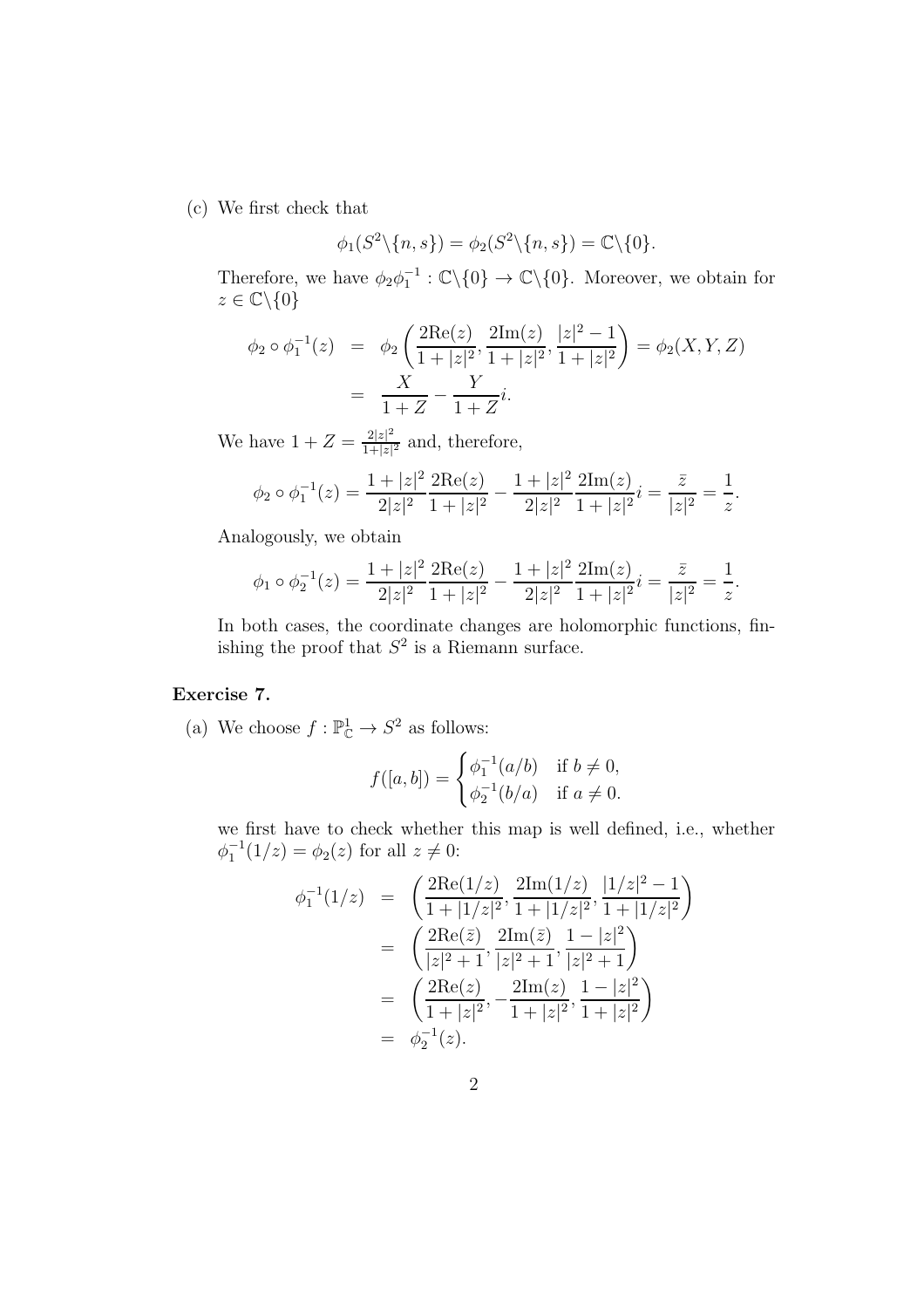We recall from the lectures that  $\mathbb{P}^1_{\mathbb{C}}$  is a Riemann surface via the following coordinate charts  $\psi_1 : \{ [a, b] \mid b \neq 0 \} \to \mathbb{C}, \psi_1([a, b]) = a/b$ , and  $\psi_2 : \{ [a, b] \mid a \neq 0 \} \rightarrow \mathbb{C}, \, \psi_2([a, b]) = b/a.$  Then we have

$$
\phi_1 \circ f \circ \psi_1^{-1}(z) = \phi_1 \circ f([z, 1]) = \phi_1 \circ \phi_1^{-1}(z/1) = z,
$$

and

$$
\phi_2 \circ f \circ \psi_2^{-1}(z) = \phi_2 \circ f([1, z]) = \phi_2 \circ \phi_2^{-1}(z/1) = z,
$$

i.e., both compositions are holomorphic. Similarly, we obtain

$$
\phi_1 \circ f \circ \psi_2^{-1}(z) = \frac{1}{z}, \quad \phi_2 \circ f \circ \psi_1^{-1}(z) = \frac{1}{z},
$$

as maps  $\mathbb{C}\backslash\{0\} \to \mathbb{C}\backslash\{0\}$ . So all maps  $\phi_j \circ f \circ \psi_i^{-1}$  are holomorphic and, therefore,  $f$  is a holomorphic map. One checks that the inverse map  $f^{-1}: S^2 \to \mathbb{P}^1_{\mathbb{C}}$  is given by

$$
f^{-1}(x, y, z) = \begin{cases} [\phi_1(x, y, z), 1] & \text{if } (x, y, z) \neq n, \\ [1, \phi_2(x, y, z)] & \text{if } (x, y, z) \neq s. \end{cases}
$$

Since all compositions  $\phi_j \circ f \circ \psi_i^{-1}$  are even biholomorphic and

$$
(\phi_j \circ f \circ \psi_i^{-1})^{-1} = \psi_i \circ f^{-1} \circ \phi_j^{-1},
$$

we conclude that  $f^{-1}$  is also holomorphic.

(b) We first check that  $g([a, b]) \in C_F$ :

$$
F(ab, a^2, b^2) = a^2b^2 - a^2b^2 = 0.
$$

Next, we check that g is **bijective** by giving a formula for  $g^{-1}$ :

$$
g^{-1}([x, y, z]) = \begin{cases} [y, x], & \text{if } y \neq 0\\ [x, z], & \text{if } z \neq 0 \end{cases}
$$

.

Note first that if  $[x, y, z] \in C_F$  then we cannot have  $y = z = 0$  since then we would also have  $x^2 = yz = 0$ , i.e.,  $x = 0$ , which cannot be. In the case  $[x, y, z] \in C_F$  and  $y \neq 0$  and  $z \neq 0$  we have

$$
[y, x] = [yz, xz] = [x^2, xz] = [x, z],
$$